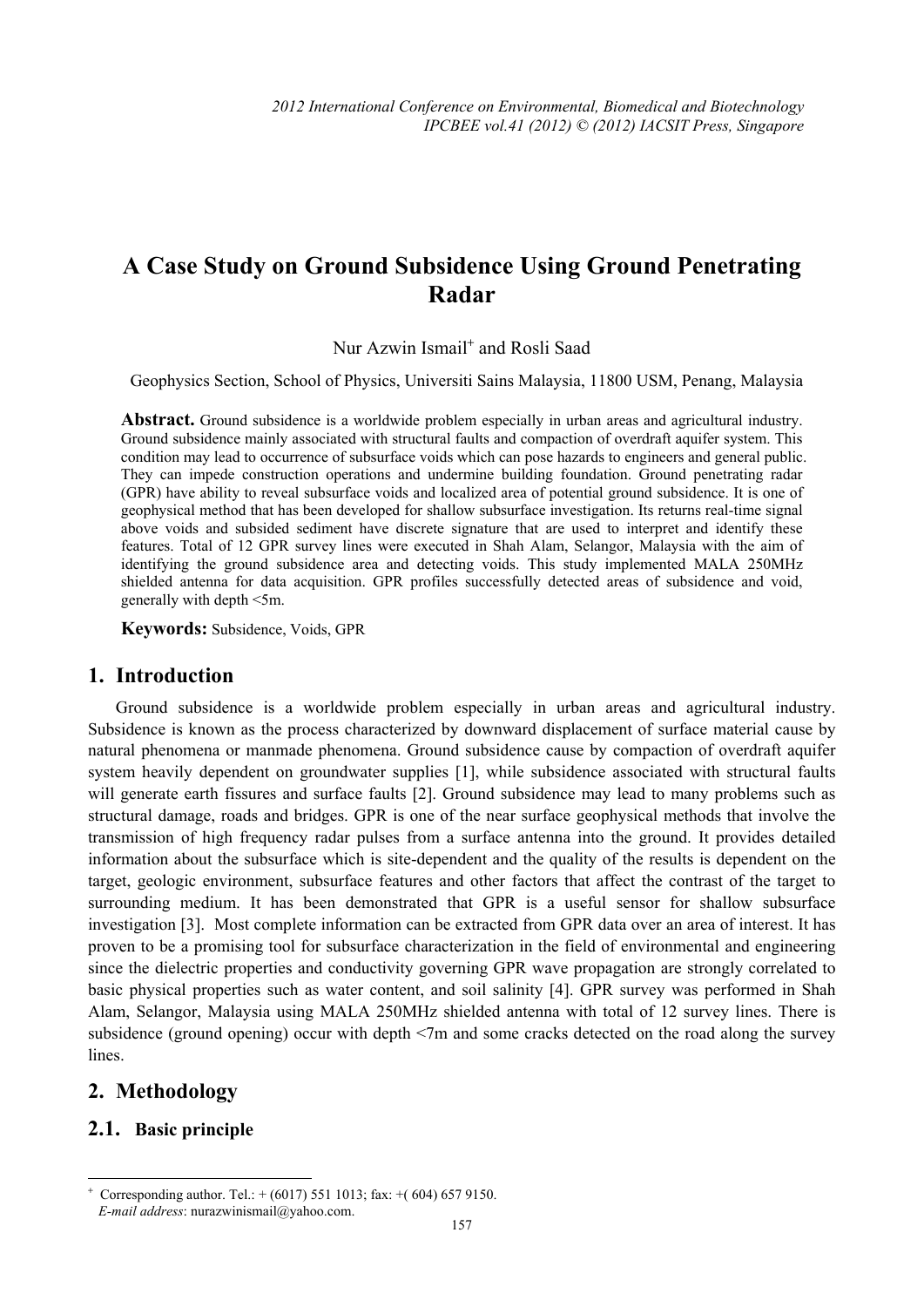Ground penetrating radar is a method that is commonly used for environmental, engineering, hydrogeological, and other shallow subsurface investigations [5]. It has been used for several years as a nondestructive method for locating subsurface anomalies. It uses the principle of scattering electromagnetic wave (EM) to locate target or interfaces buried within visually opaque substances or earth material [6]. An electromagnetic wave is transmitted into the ground and reflected based on different dielectric properties of subsurface materials (Fig.1). Reflected waves are received at the surface according to a general principle; the higher the frequency, the better the resolution and the shallower the depth of penetration [7].



Fig. 1: EM wave propagation depends on dielectric and conductivity properties of material [8].

The recorded signal is registered as amplitude and polarity versus two way travel time. The electromagnetic wave propagates in air with the speed of light, 0.3 m/ns. Generally, in other medium such as ground, velocity of EM wave is reduced due to relative dielectric permittivity  $(\varepsilon_r)$ , magnetic permeability  $(\mu_r)$ , and electrical conductivity  $(\sigma)$ . Velocity of electromagnetic wave in a host material is given by equation 1,

$$
v = \frac{c}{\sqrt{\varepsilon_r \mu_r \frac{1 + \sqrt{1 + (\mathcal{O}/\rho_c r})^2}{2}}}
$$
(1)

Where;  $c = EM$  wave velocity in vacuum (0.3m/ns)  $\varepsilon = \varepsilon_{\varepsilon} \varepsilon_{o}$ , dielectric permittivity and dielectric permittivity in free space  $\omega = 2\pi f$ , angular frequency  $\sigma$  = conductivity  $\sigma_{\omega\varepsilon}$  = loss factor

For non-magnetic ( $\mu_r = 1$ ) low-loss materials, such as clean sand and gravel, where  $\sigma'_{\omega \varepsilon} \approx 0$ , the velocity of EM wave is reduced to the expression 2,

$$
v = \frac{c}{\sqrt{\varepsilon_r}}\tag{2}
$$

Several processes lead to a reduction of electromagnetic signal strength. Among the important processes are attenuation, spherical spreading of energy, reflection/transmission losses at interfaces and scattering of energy [9]. The records of reflection describing the behaviour of electromagnetic pulses are represented by means of two dimensional profiles called radargrams where the ordinate axis represents two-way travel time of signals [10].

#### **2.2. Factors affecting GPR**

Detectability of a subsurface feature depends on conductivity contrast, dielectric constant and geometric relationship between antennas, where electrical properties of geological materials are primarily controlled by water content and porosity. Conductivity is the ability of a material to conduct electrical current. For a solution of water, conductivity is highly dependent on salts concentration and ions, therefore the purer the water, the lower the conductivity. The dielectric constant is defined as the capacity of a material to store a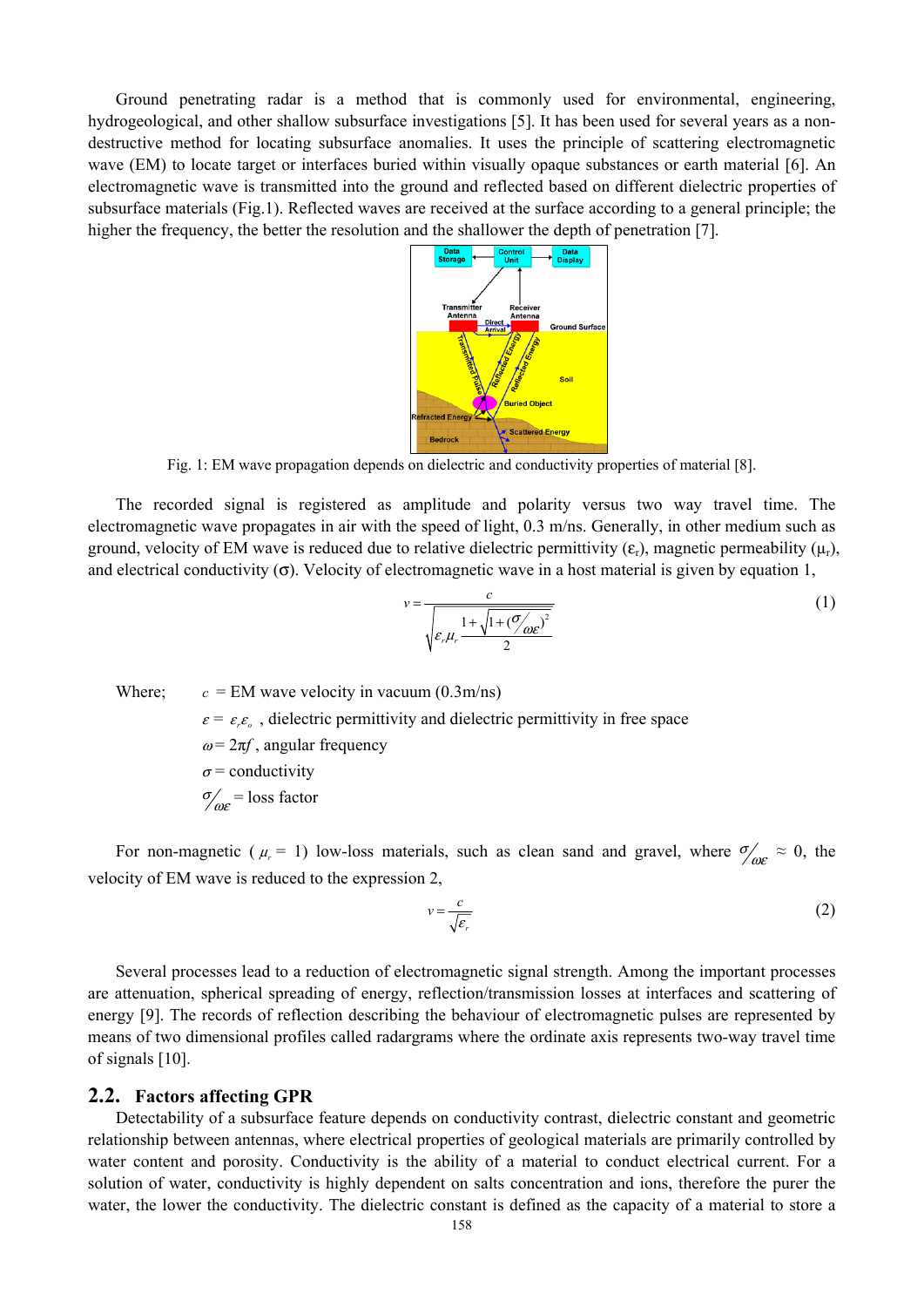charge when an electrical field is applied relative to the same capacity. Table 1 shows the dielectric constant, conductivity and velocity of common geological materials and medium.

| <b>Medium</b>  | Dielectric, $\epsilon_{r}$ | Conductivity, $\sigma$ (mS/m) | Velocity, v (m/ns) |
|----------------|----------------------------|-------------------------------|--------------------|
| Air            |                            |                               | 0.30               |
| Fresh water    | 80                         | 0.5                           | 0.033              |
| Salt water     | 80                         | $3x10^3$                      | 0.01               |
| Dry sand       | $3 - 5$                    | 0.01                          | 0.15               |
| Saturated sand | 20-30                      | $0.1 - 1$                     | 0.06               |
| Limestone      | $4 - 8$                    | $0.5 - 2$                     | 0.12               |
| Clay           | $5-40$                     | 2-1000                        | 0.06               |
| Granite        | $4-6$                      | $0.01 - 1$                    | 0.13               |
| Ice            | $3-4$                      | 0.01                          | 0.16               |

Table 1: Typical dielectric constant, conductivity and velocity value of common materials and medium [11].

Variations in the dielectric constant of the ground caused the variations in electrical impedance. Reflection of electromagnetic occurs when there are impedance contrasts in the ground. The radar signal is attenuated more in wetter materials that have higher conductivity where depth of penetration is therefore reduced. The limited depth of penetrations are sometime not penetrate bedrock however soil disturbance by movement or arching at shallow depths may precede the development of soil subsidence which create anomalous radar reflections that are identifiable [12].

#### **3. Study Area**

Study takes place at Shah Alam, Malaysia. It is the state capital of Selangor, Malaysia situated within the Petaling district and a small portion of neighbouring Klang district. It is located about 25km west of the country's capital, Kuala Lumpur. GPR survey was conducted along the road of interest at main campus of public university in Shah Alam. There are total of 12 GPR survey lines were conducted with different length. Survey line L1 and L2 were executed along brick pedestrian with total length of 16m and 33m respectively. For survey line L3-L11, spacing between lines were 5m with average length of 7m for each lines. Orientations of these lines are across the road where cracks are obviously found. Line L12, with a length of 35m, executed opposite L1 and L2 (Fig.2). Site photos and sinkhole are shown in Fig.3.



Fig. 2: Sketch map of 12 GPR survey lines.



Fig. 3: Site photos. a) cracks on the road, b) sinkhole with depth <7m and c) survey line L1 and L2.

## **4. Results and Discussions**

From GPR profiles obtained, results show feature of soil subsidence observed at several depth. Major changes of soil in subsurface were identified with signal has been attenuate, resulting in weak reflection signal. Fig.4 shows GPR profile for L1 with broad area of subsidence zone at depth of >2.19m.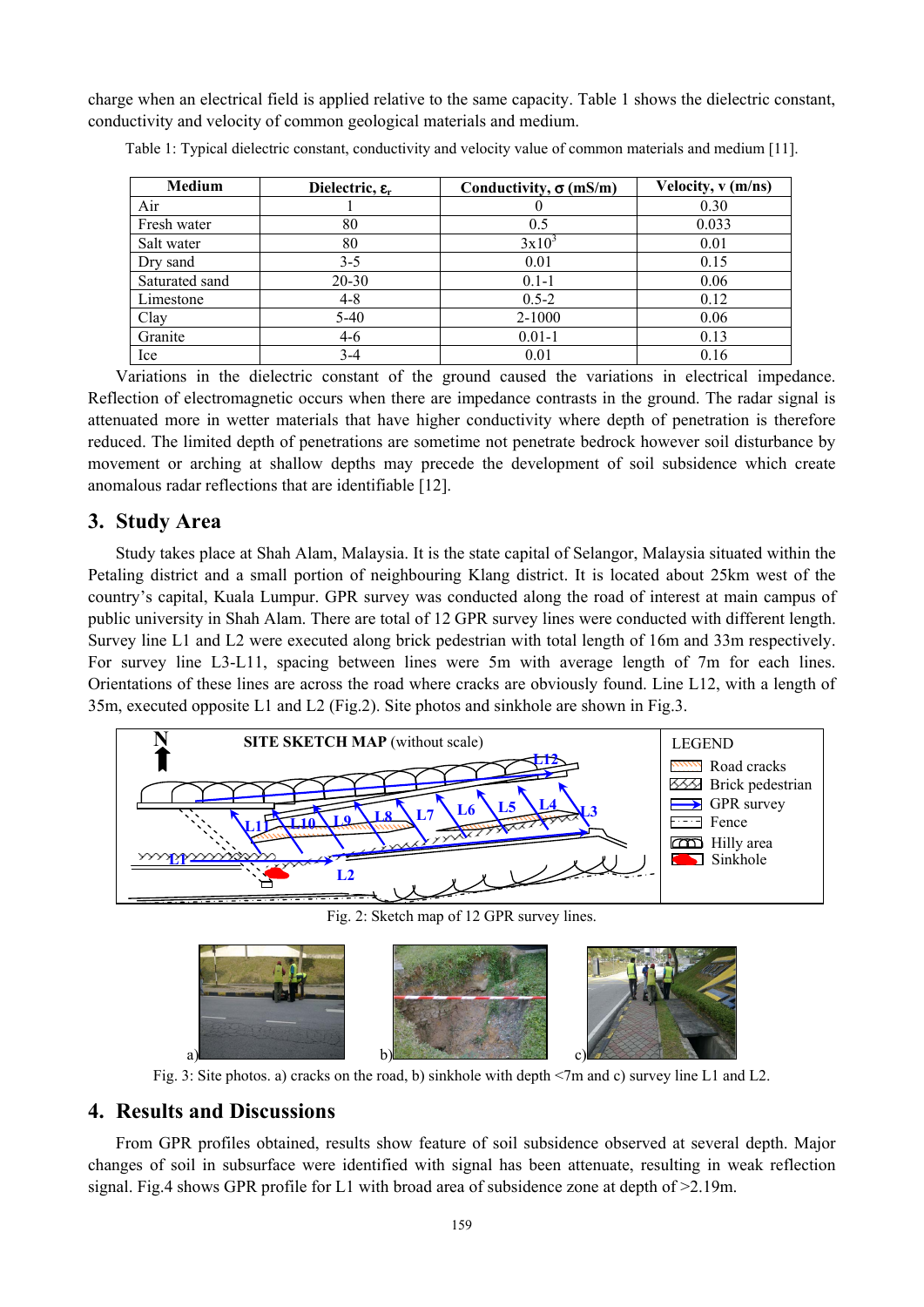

Fig. 4: GPR profile for L1 with subsidence zone.

For L2, ground subsidence detected along the line with one suspected air-filled void identified at distance 31.3m with depth of >2m (Fig.5). The air-filled void is identified due to its signal characteristic of strong reverberation and high amplitude reverberations produced by the void by the inner surface.



Fig. 5: GPR profile for L2 with subsidence zone and air-filled void.

For L3-L11 (Fig.6), ground subsidences are also detected, resulting in cracks that obviously found on asphalt road.



Fig. 6: GPR profiles for nine survey lines across road. a) L3, b) L4, c) L5, d) L6, e) L7, f) L8, g) L9, h) L10 and i) L11.

For survey line L12, ground subsidence detected at depth of >2m. There are two areas with relatively lost signal energy which are at distance 7.5-9.1m and 12.8-15.4m respectively (Fig.7). This is suggested as